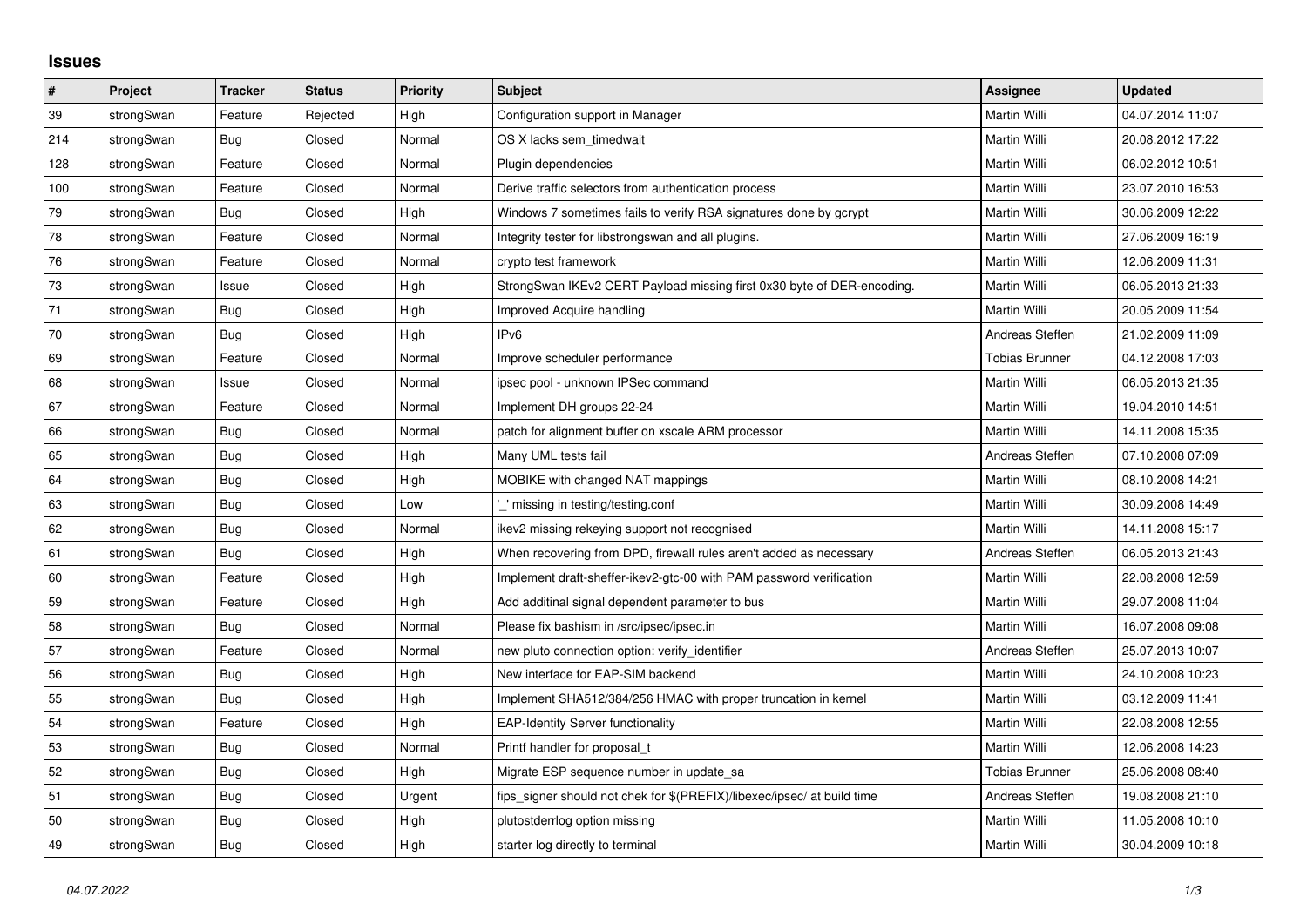| $\vert$ # | Project    | <b>Tracker</b> | <b>Status</b> | <b>Priority</b> | <b>Subject</b>                                               | Assignee              | <b>Updated</b>   |
|-----------|------------|----------------|---------------|-----------------|--------------------------------------------------------------|-----------------------|------------------|
| 48        | strongSwan | Feature        | Closed        | High            | Parallel trustchain verification                             | Martin Willi          | 16.04.2008 11:33 |
| 47        | strongSwan | Feature        | Closed        | High            | <b>RNG API</b>                                               | <b>Martin Willi</b>   | 16.04.2008 11:27 |
| 46        | strongSwan | Feature        | Closed        | High            | DNS resolving for hosts in ike_cfg                           | Martin Willi          | 09.06.2008 09:34 |
| 45        | strongSwan | <b>Bug</b>     | Closed        | High            | Failure to open SQLite database crashes charon               | Martin Willi          | 07.04.2008 09:16 |
| 44        | strongSwan | Bug            | Closed        | Normal          | multiple copies of ca certificate in cache                   |                       | 07.04.2008 10:51 |
| 43        | strongSwan | Bug            | Closed        | High            | missing certificate_identity in SQL database causes segfault | Martin Willi          | 07.04.2008 10:08 |
| 42        | strongSwan | Feature        | Closed        | High            | CFG attribute handler framework                              | Martin Willi          | 28.04.2009 10:23 |
| 41        | strongSwan | Feature        | Closed        | High            | CFG attribute provider framework                             | Martin Willi          | 16.04.2008 11:24 |
| 40        | strongSwan | Feature        | Closed        | High            | NetworkManager support                                       | Martin Willi          | 22.08.2008 12:54 |
| 37        | strongSwan | Feature        | Closed        | High            | Hash and URL support for IKEv2                               | <b>Tobias Brunner</b> | 18.04.2008 13:38 |
| 36        | strongSwan | Bug            | Closed        | High            | strongswan-4.2.0 does not compile with uclibc                | Martin Willi          | 04.04.2008 13:51 |
| 35        | strongSwan | <b>Bug</b>     | Closed        | High            | ikev2/ocsp-no-signer-cert scenario segfaults                 | Martin Willi          | 02.04.2008 09:45 |
| 34        | strongSwan | Bug            | Closed        | High            | ikev2/multi-level-ca-loop segfaults                          | <b>Martin Willi</b>   | 31.03.2008 09:19 |
| 33        | strongSwan | <b>Bug</b>     | Closed        | High            | ikev2/crl-revoked scenario broken                            | Martin Willi          | 19.03.2008 19:02 |
| 32        | strongSwan | Bug            | Closed        | High            | ikev2/rw-no-idr scenario fails                               | <b>Martin Willi</b>   | 19.03.2008 11:13 |
| 31        | strongSwan | <b>Bug</b>     | Closed        | High            | ikev2/rw-eap-aka-rsa scenario fails                          | Martin Willi          | 19.03.2008 15:25 |
| 30        | strongSwan | Feature        | Closed        | High            | Certificate caching                                          | <b>Martin Willi</b>   | 02.04.2008 14:50 |
| 29        | strongSwan | Bug            | Closed        | Low             | 'make install' fails if 'sysconfdir' does not exist.         | Andreas Steffen       | 22.02.2008 15:53 |
| 28        | strongSwan | <b>Bug</b>     | Closed        | Low             | 'make install' fails if 'sysconfdir' does not exist.         | Andreas Steffen       | 22.02.2008 15:54 |
| 27        | strongSwan | Feature        | Closed        | High            | Create a database API                                        | <b>Martin Willi</b>   | 19.02.2008 15:16 |
| 26        | strongSwan | Bug            | Closed        | High            | Port all tools to new crypto/credential APIs                 | Martin Willi          | 21.03.2008 18:04 |
| 25        | strongSwan | Feature        | Closed        | High            | alternative crypto implementation                            | Martin Willi          | 31.05.2008 09:49 |
| 24        | strongSwan | Feature        | Closed        | High            | Update doxygen documentation                                 | Martin Willi          | 22.02.2008 16:07 |
| 23        | strongSwan | Feature        | Closed        | Low             | PKCS#11 based smartcard implementation                       | Martin Willi          | 12.10.2010 13:42 |
| 22        | strongSwan | Feature        | Closed        | High            | OCSP support                                                 | Martin Willi          | 10.03.2008 18:41 |
| 21        | strongSwan | Feature        | Closed        | High            | CRL support                                                  | Martin Willi          | 10.03.2008 18:40 |
| 20        | strongSwan | Feature        | Closed        | High            | Pluggable fetcher plugins                                    | Martin Willi          | 18.02.2008 09:58 |
| $19$      | strongSwan | Feature        | Closed        | High            | Include EAP-MD5 into trunk                                   | Martin Willi          | 13.12.2007 09:48 |
| 18        | strongSwan | Feature        | Closed        | High            | Merge EAP-AKA module into trunk                              | Martin Willi          | 13.12.2007 09:47 |
| 17        | strongSwan | Feature        | Closed        | High            | Pluggable crypto modules                                     | Martin Willi          | 15.02.2008 09:36 |
| 16        | strongSwan | Feature        | Closed        | High            | Generic plugin architecture                                  | Martin Willi          | 15.02.2008 09:37 |
| 15        | strongSwan | Feature        | Closed        | High            | Implement rauthentication using RFC4478                      | Martin Willi          | 30.11.2007 14:55 |
| 14        | strongSwan | Feature        | Closed        | High            | Initiate/Terminate IKE_SAs                                   | Martin Willi          | 13.11.2007 14:04 |